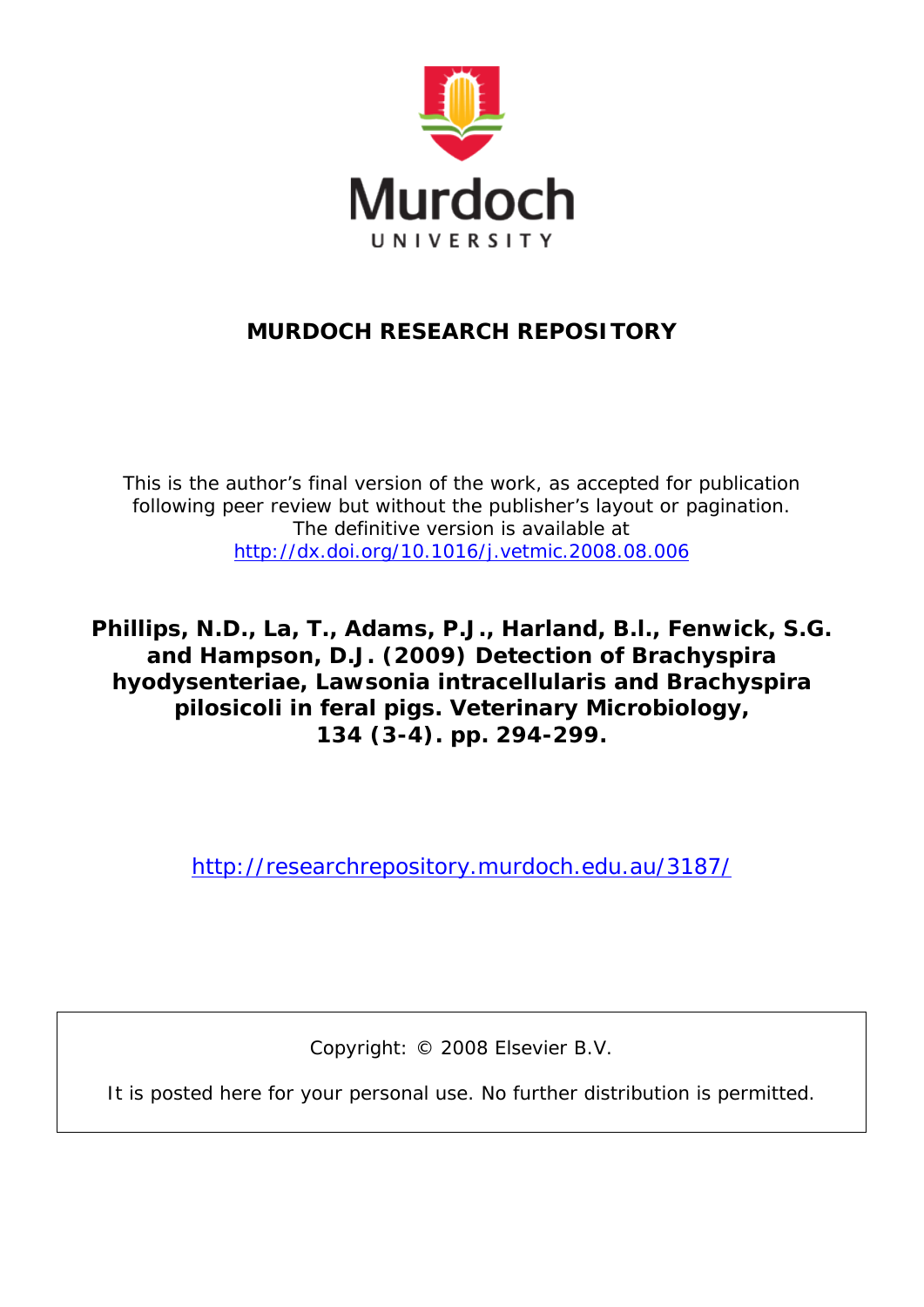# **Detection of Brachyspira hyodysenteriae, Lawsonia intracellularis and Brachyspira pilosicoli in feral pigs**

Nyree D. Phillips, Tom La, Peter J. Adams, Belinda L. Harland, Stanley G. Fenwick, David J. Hampson

School of Veterinary and Biomedical Sciences, Murdoch University

## **Abstract**

Feral pigs are recognized as being a potential reservoir of pathogenic microorganisms that can infect domestic pigs and other species. The aim of this study was to investigate whether feral pigs in Western Australia were colonized by the pathogenic enteric bacteria *Lawsonia intracellularis*, *Brachyspira hyodysenteriae* and/or *Brachyspira pilosicoli*. A total of 222 feral pigs from three studypopulations were sampled. DNA was extracted from faeces or colonic contents and subjected to a previously described multiplex PCR for the three pathogenic bacterial species. A subset of 61 samples was cultured for *Brachyspira* species. A total of 42 (18.9%) of the 222 samples were PCR positive for *L. intracellularis*, 18 (8.1%) for *B. hyodysenteriae* and 1 (0.45%) for *B. pilosicoli*. Four samples were positive for both *L. intracellularis* and *B. hyodysenteriae.* Samples positive for the latter two pathogens were found in pigs from all three study-sites. A strongly haemolytic *B. hyodysenteriae* isolate was recovered from one of the 61 cultured samples. Comparison of a 1250-base pair region of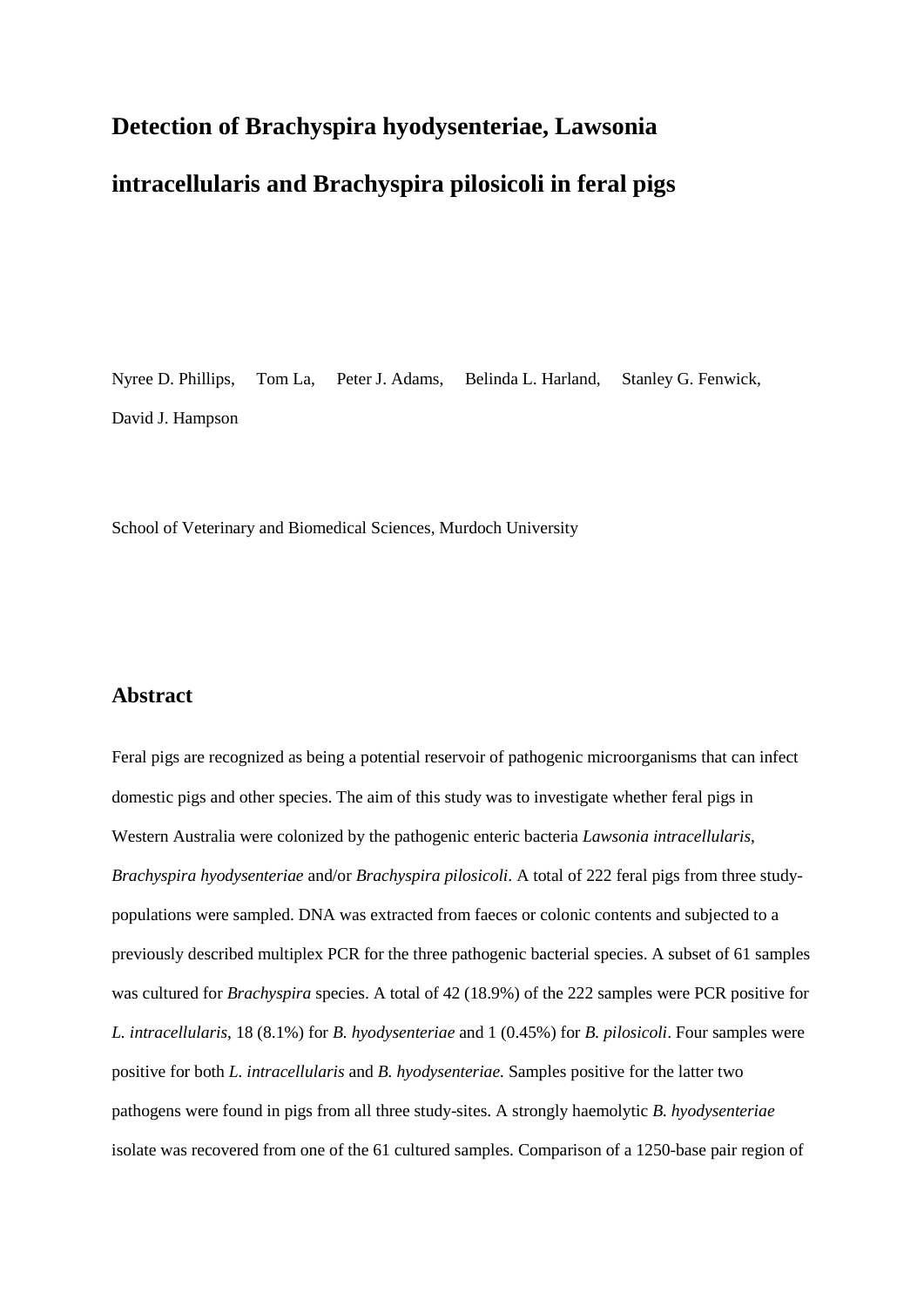the 16S rRNA gene amplified from DNA extracted from the isolate and five of the *B. hyodysenteriae* PCR positive faecal samples helped confirm these as being from *B. hyodysenteriae*. This is the first time that *B. hyodysenteriae* has been detected in feral pigs. As these animals range over considerable distances, they present a potential source of *B. hyodysenteriae* for any domesticated pigs with which they may come into contact.

Keywords: Brachyspira hyodysenteriae; Brachyspira pilosicoli; Lawsonia intracellularis; Multiplex PCR; Feral pigs; Biosecurity

## **Introduction**

Feral pigs are widespread in many countries, and are known to cause a variety of economic and environmental problems. For example, in Australia they destroy crops and pastures, have a negative impact on native fauna and flora, and may eat young livestock (Choquenot et al., 1996). They also are known to act as reservoirs of zoonotic bacteria, and of other pathogens that potentially may be transmitted to pigs in commercial piggeries (Gresham et al., 2002, Baums et al., 2007 and Jay et al., 2007). This is especially problematic as feral pigs often range over large distances (Hampton et al., 2004), and they may break through fences to enter piggeries.

Enteric disease in fattening pigs causes significant economic losses due to reduced production and the costs of treatment and preventative measures. Three commonly encountered bacterial species involved in this syndrome are the intracellular *Lawsonia intracellularis,* which is the aetiological agent of proliferative enteritis ( McOrist and Gebhart, 2006), the anaerobic intestinal spirochaete *Brachyspira hyodysenteriae*, the agent of swine dysentery ( Hampson et al., 2006), and *Brachyspira*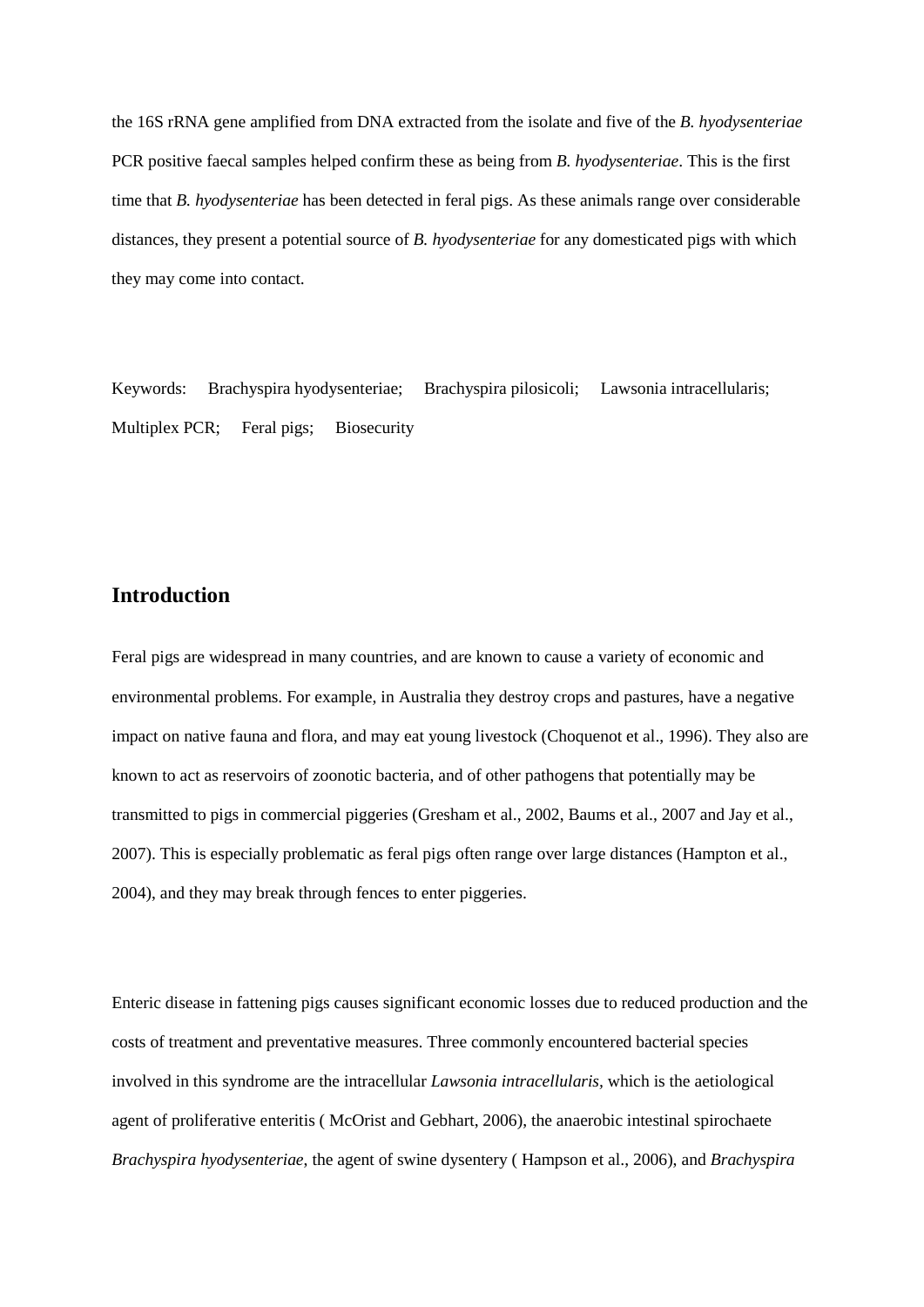*pilosicoli*, the agent of porcine intestinal spirochaetosis ( Hampson and Duhamel, 2006). Previously, Swedish feral boar populations have been examined for carriage of these three species ( Jacobson et al., 2005). Using selective anaerobic culture on 48 faecal samples, no evidence of *Brachyspira* species was found. Using faecal PCR for *L. intracellularis* 12 samples were negative while the remaining 36 samples were inhibitory to the PCR. In comparison, in the Czech republic, eight of 27 (30%) ileal samples from feral pigs were positive for *L. intracellularis* by PCR ( Tomanová et al., 2002).

The aim of the current study was to determine whether feral pigs in Western Australia carry *L. intracellularis* and/or *Brachyspira* species.

## **Materials and methods**

#### **Source of samples**

Rectal faecal samples ( $n = 195$ ) or contents from the mid-colon ( $n = 27$ ) were collected from 222 feral pigs that were individually captured over an 18-month period as part of a control program run by the Western Australian Department of Environment and Conservation (DEC) and Water Corporation. These animals belonged to feral populations living in forest and scrubland in three locations to the east and southeast of Perth, Western Australia. Their approximate age was estimated based on their body size. A total of 32 samples (14.4%) were from weaner pigs (<10 weeks old), 38 (17.1%) were from adult pigs ( $>1$  year old) and the remaining 152 samples (68.5%) were from "juvenile" pigs between the other two age groups. The pigs were caught in traps and a licensed DEC or Water Corporation officer killed them by shooting. All samples were collected at post-mortem in the field, and were kept at  $4 \degree C$  until processed in the laboratory within 1–2 days. The pigs that were sampled were reported to be in good body condition, and they had no obvious evidence of diarrhoea.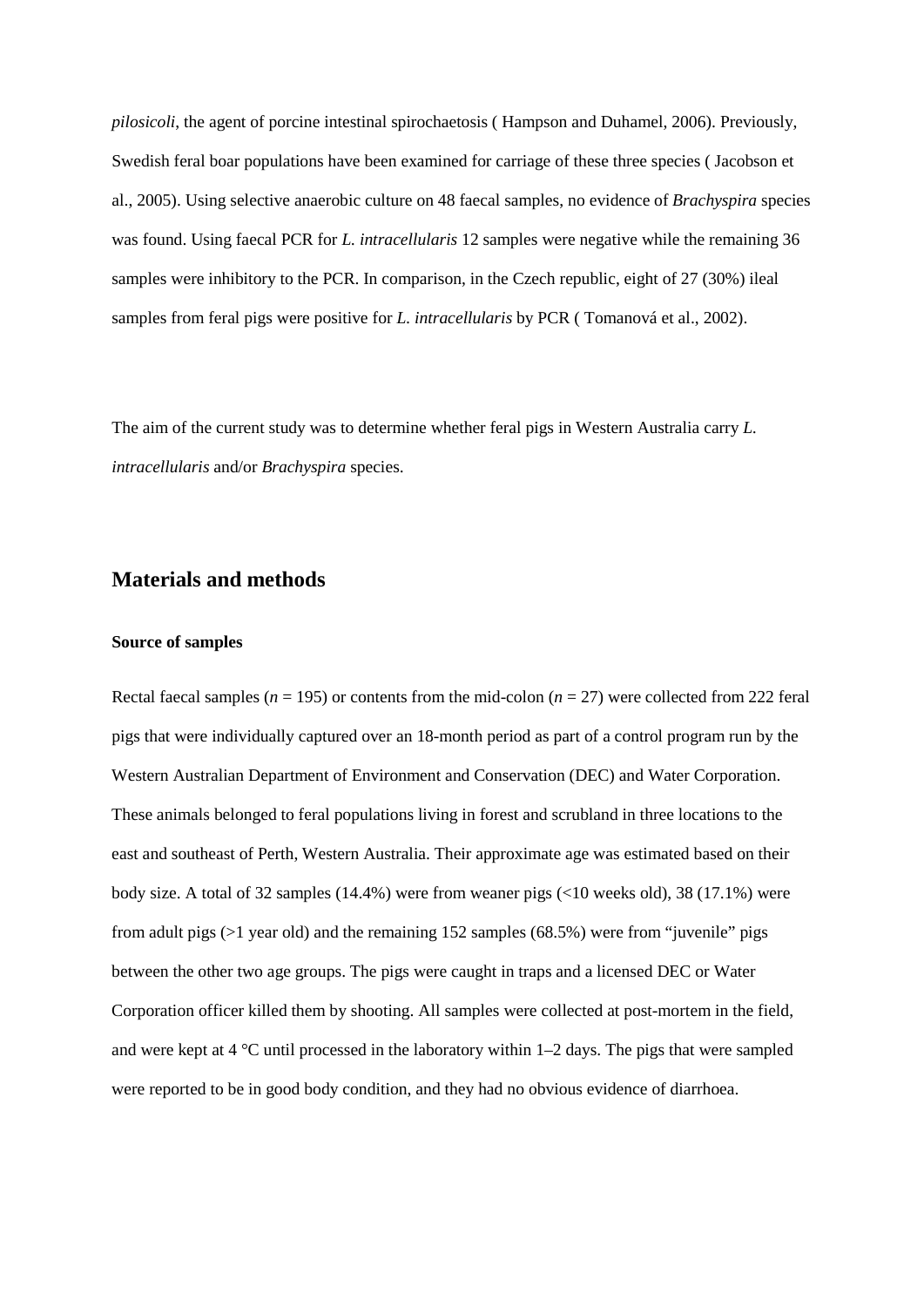#### **Extraction of DNA**

DNA was extracted from the samples with the QIAamp DNA Stool Mini Kit (Qiagen GmbH, Hilden, Germany), as previously described (La et al., 2003). Briefly, 200 mg of faeces or colonic contents was re-suspended in 2 ml of ASL buffer by vortexing for 1 min, and 1.6 ml of lysate was transferred into a new tube. The suspension was boiled for 5 min and centrifuged at 20,000 × *g* for 1 min, and 1.2 ml of supernatant was transferred to a new tube containing an InhibitEX tablet. The tube was vortexed for 1 min and incubated at room temperature for 1 min. The tube was centrifuged at  $20,000 \times g$  for 3 min, and 200 μl of supernatant was transferred to a new tube containing 15 μl of proteinase K. Two hundred microliters of AL buffer was added, and the tube was vortexed before incubation at 70 °C for 10 min. Two hundred microliters of absolute ethanol was added and the tube was vortexed. The contents were applied to a spin column and centrifuged at  $10,000 \times g$  for 1 min. The column was washed with 500 μl of AW1 buffer at 10,000 × *g* for 1 min and then with 500 μl of AW2 buffer at  $10,000 \times g$  for 3 min. DNA was eluted from the column at  $10,000 \times g$  with 100 µl of AE buffer heated to 70 °C.

#### **Multiplex PCR**

The purified DNA was amplified by a hot-start multiplex PCR (M-PCR) for *L. intracellularis*, *B. hyodysenteriae* and *B. pilosicoli*, as previously described ( La et al., 2006). This amplified a 655-base pair (bp) portion of the *L. intracellularis* 16S rRNA gene, a 354-bp portion of the *B. hyodysenteriae* NADH oxidase gene (*nox*), and an 823-bp portion of the *B. pilosicoli* 16S rRNA gene. Briefly, amplification mixtures consisted of  $1 \times PCR$  buffer (containing 1.5 mM MgCl<sub>2</sub>), 1.25 U of HotStar*Taq* DNA polymerase (QIAGEN GmbH), 0.1 mM each deoxynucleoside triphosphate (Amersham Pharmacia Biotech AB, Uppsala, Sweden), 0.3 μM of each of the three primer pairs and 2.5 μl of chromosomal template DNA. The cycling conditions used involved an initial 15-min HotStar*Taq* DNA polymerase activation step at 95 °C, followed by 35 cycles of denaturation at 95 °C for 30 s, annealing at 58 °C for 90 s, and primer extension at 68 °C for 2 min, with a final 10 min at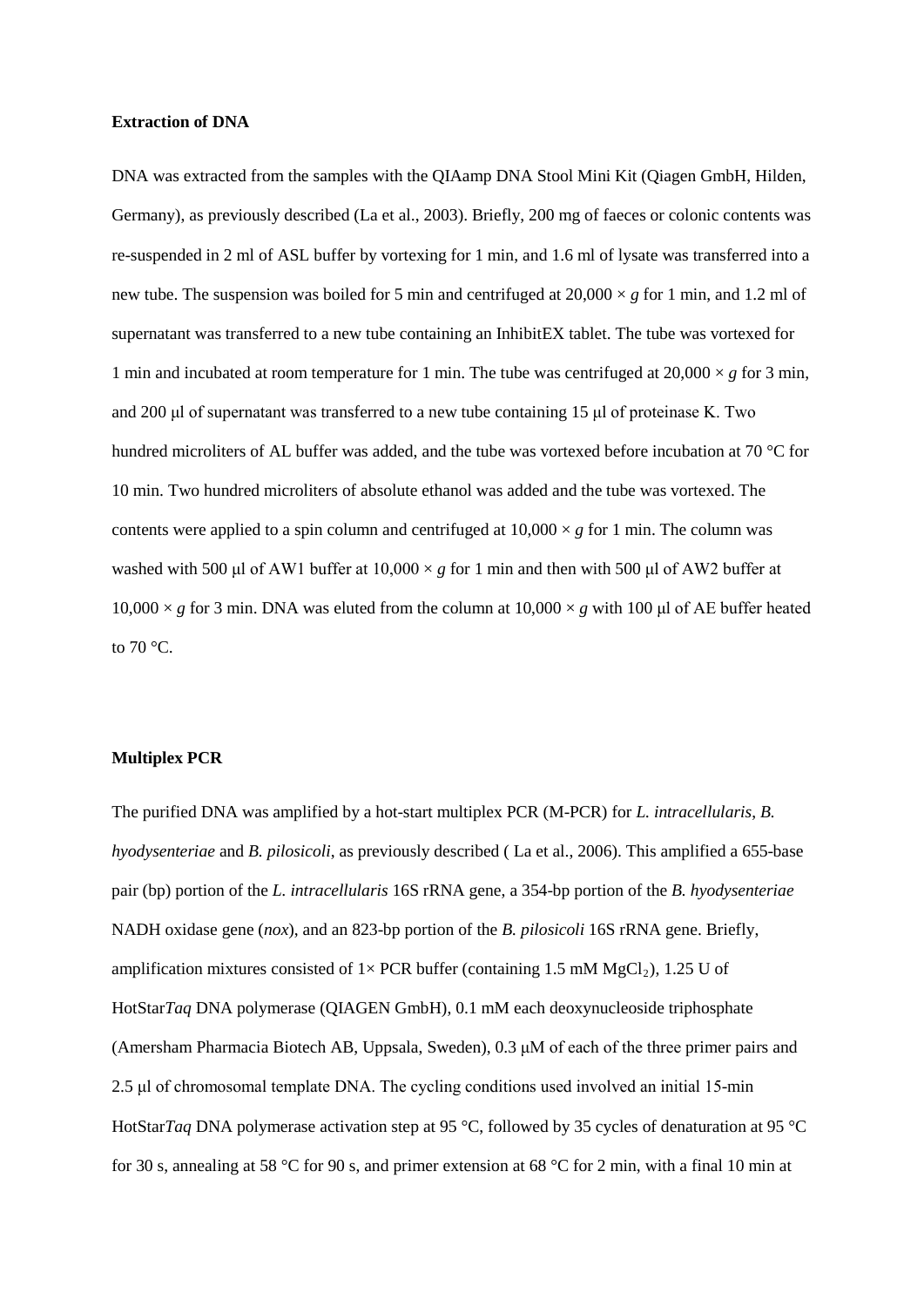68 °C. The PCR products were subjected to electrophoresis in 1.5% (wt/vol) agarose gels in  $1 \times$  TAE buffer (40 mM Tris–acetate, 1 mM EDTA), stained with ethidium bromide, and viewed over UV light.

#### **Individual species-specific PCRs**

The three individual species-specific PCRs were conducted independently on the DNA extracted from the positive samples, as previously described (La et al., 2006).

#### *Brachyspira* **culture**

The last 61 (27.5%) samples that were collected, including all 27 sets of colonic contents, were also inoculated onto selective Trypticase Soy Agar (BBL, Becton Dickinson Microbiology Systems, Cockeysville, Md.) plates containing 5% (vol/vol) defibrinated ovine blood, 400 μg of spectinomycin per ml, and 25 μg each of colistin and vancomycin (Sigma–Aldrich Pty. Ltd., Castle Hill, Australia) per ml (Jenkinson and Wingar, 1981). The plates were incubated for 5–7 days at 37 °C in an anaerobic environment of 94%  $H_2$  and 6%  $CO_2$  generated with anaerobic Gaspak plus sachets (BBL). The plates were examined for the presence of a low, flat, spreading growth and associated haemolysis. Surface growth was picked off, re-suspending in phosphate-buffered saline, and examined under a phase-contrast microscope. The surface growth on any plates suspected to have spirochaete growth were subjected to PCR reactions for *B. hyodysenteriae* and *B. pilosicoli*, as previously described ( La et al., 2003).

#### **Sequencing of 16S rDNA from** *B. hyodysenteriae*

DNA extracts from five faecal samples that were PCR positive for *B. hyodysenteriae*, and the single *B. hyodysenteriae* isolate were amplified in a general *Brachyspira* species 16S rRNA gene PCR, as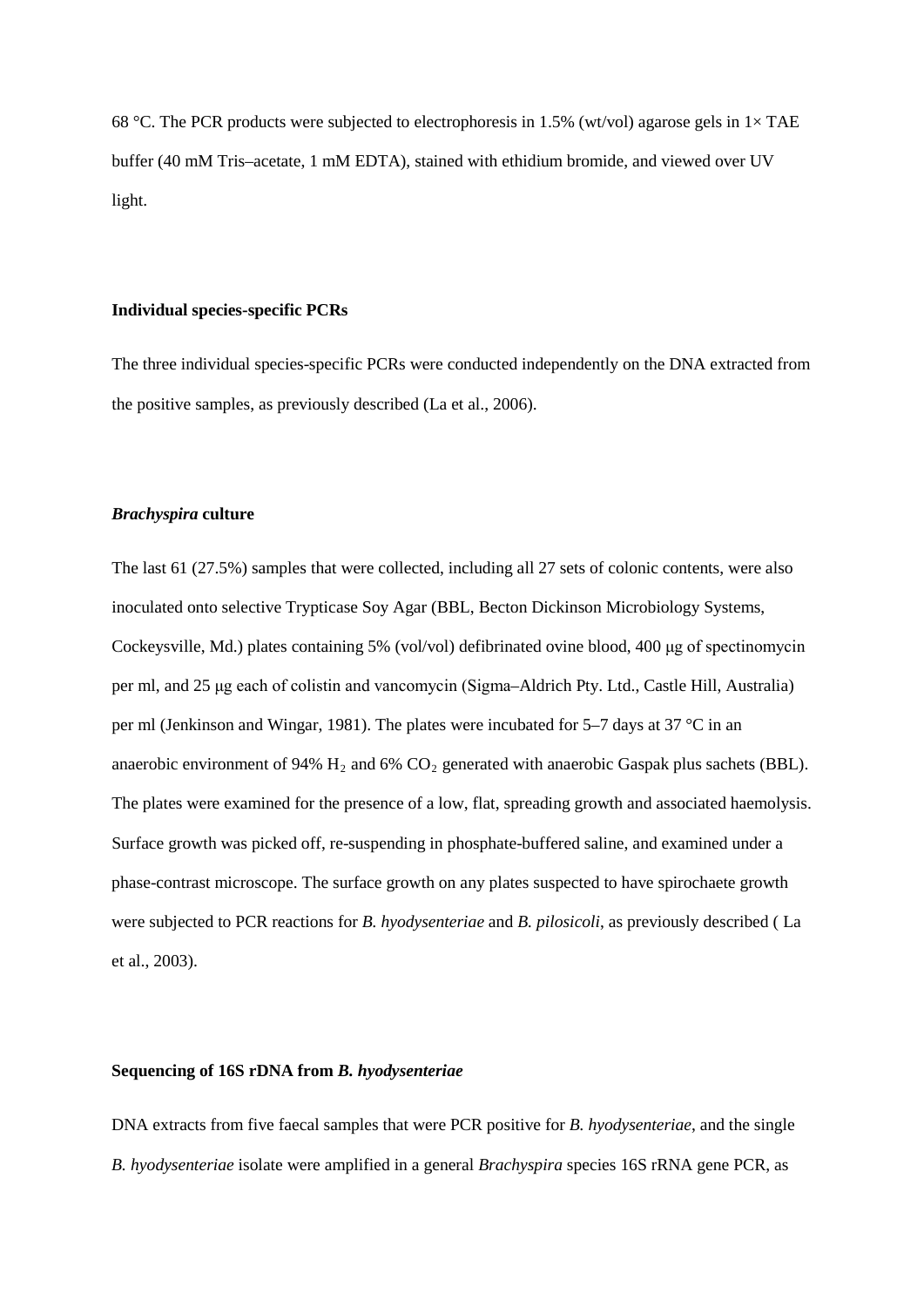previously described ( Phillips et al., 2005). The samples that were analysed were selected to represent two from each of the three study areas. Briefly, the primers Brachy-16S-F (5′- TGAGTAACACGTAGGTAATC-3′) and Brachy-16S-R (5′-GCTAACGACTTCAGGTAAAAC-3′) were used to amplify a 1309-bp portion of the gene from base position 118 to 1427. Sequencing of the PCR product was performed in duplicate using the same primers. Sequence results were edited, compiled and compared using Vector NTI version 7 (Invitrogen, Carlsbad, CA, USA).

The 16S rDNA sequences were compared, and a 1250-bp nucleotide sequence aligned with 16S rDNA sequences for *B. hyodysenteriae* and other *Brachyspira* species available in the GenBank sequence database using ClustalX ( Thompson et al., 1997). A dendrogram was created with MEGA version 4, using the maximum composite likelihood method to calculate phylogenic distance values ( Tamura et al., 2007).

#### **Sequencing of** *Lawsonia* **PCR products**

The 655-bp 16S rDNA products amplified from six faecal samples which were PCR positive for *L. intracellularis* (two from each study area) also were sequenced in duplicate, as previous described ( La et al., 2006).

## **Results**

#### **M-PCR results**

The results for the M-PCR analysis are summarized in Table 1. A total of 42 (18.9%) samples were positive for *L. intracellularis*, 18 (8.1%) were positive for *B. hyodysenteriae*, and one sample (0.45%) was positive for *B. pilosicoli*. Four samples, from two of the populations, were positive for both *B. hyodysenteriae* and *L. intracellularis*. Both *B. hyodysenteriae* and *L. intracellularis* were found in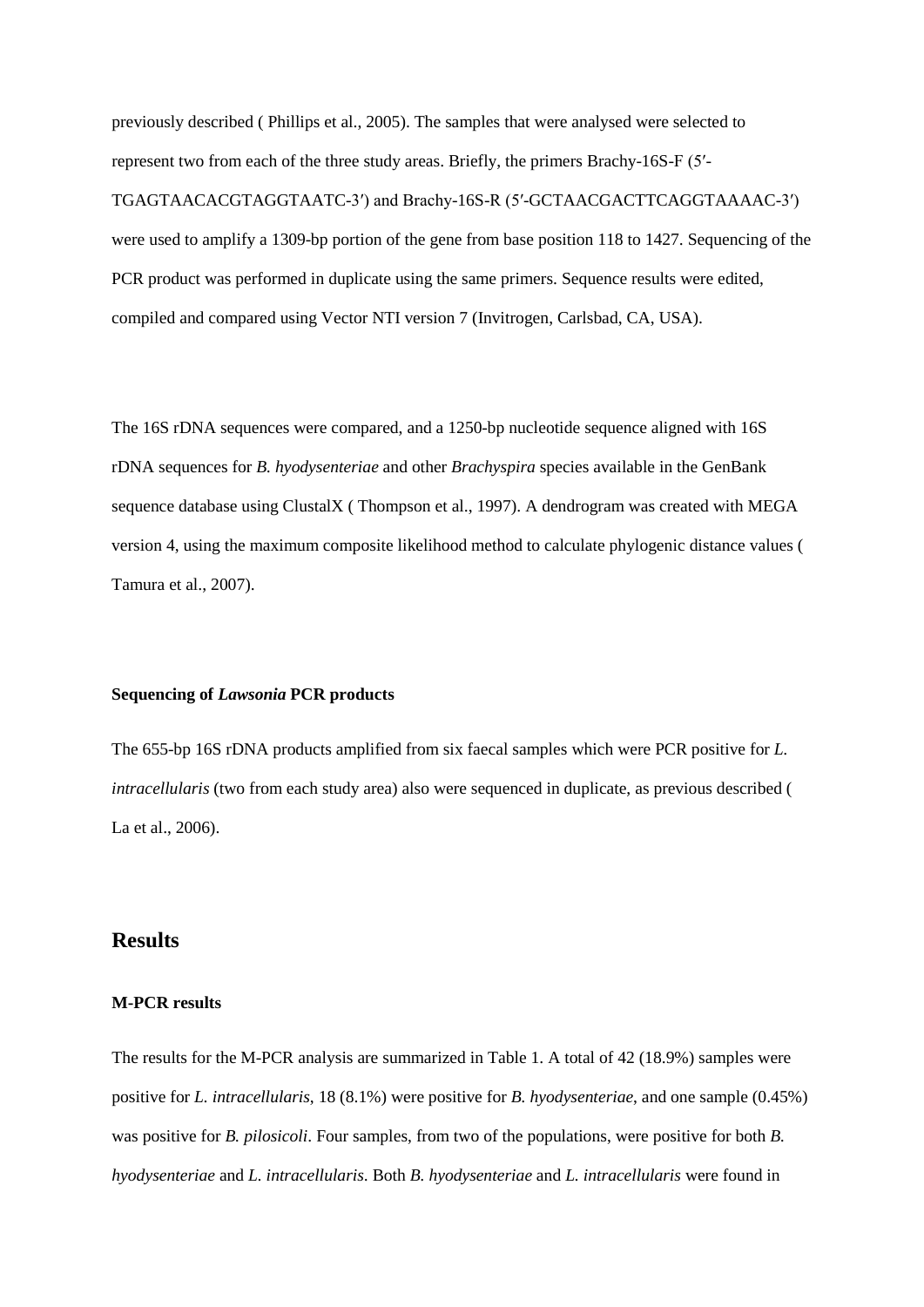pigs from all three regions. Twenty-eight of the 152 samples (18.4%) from juvenile pigs were positive for *L. intracellularis*, eight (5.3%) were positive for *B. hyodysenteriae* and one (0.66%) was positive for *B. pilosicoli*. Five of the samples from weaner pigs (15.6%) were positive for *L. intracellularis* and one (3.1%) was positive for *B. hyodysenteriae*. Nine of the 38 (23.7%) samples from adult pigs were positive for *L. intracellularis*, and nine (23.7%) were positive for *B. hyodysenteriae*. All samples that were positive in the M-PCR were also positive in the single species-specific PCRs when these were conducted on the same DNA extracts.

#### **Selective culture**

*B. hyodysenteriae* was isolated from one of the 61 cultured samples, from the colonic contents of a juvenile pig. The isolate was strongly beta-haemolytic, and was designated "FP/6". DNA extracted from the isolate was amplified in the *nox* gene PCR for *B. hyodysenteriae.* The sample from which this isolate was obtained was also positive for *B. hyodysenteriae* in the original M-PCR, as were three of the other 26 colonic samples that were subjected to culture.

#### **Sequencing of** *Brachyspira* **16S rDNA**

The 1309-bp 16S rDNA sequences from the *B. hyodysenteriae* isolate and from the five faecal samples that were amplified and sequenced were consistent with them being from *B. hyodysenteriae.* Their relationships to each other, to the type strain  $B78<sup>T</sup>$ , reference strain B204, and to other *Brachyspira* species over 1250 bp are illustrated in Fig. 1. The sequences from the feral pigs formed three groups, differing by 1 or 2 bp. The sequences of samples FP/3 and FP/4 were identical to each other and to that of type strain  $B78^T$ , whilst the sequences of FP/2 and the isolate FP/6 were the same as that the reference strain B204. The sequences for FP/1 and FP/5 were identical, and the sequence from FP/1 was deposited in GenBank with the accession number EU982302.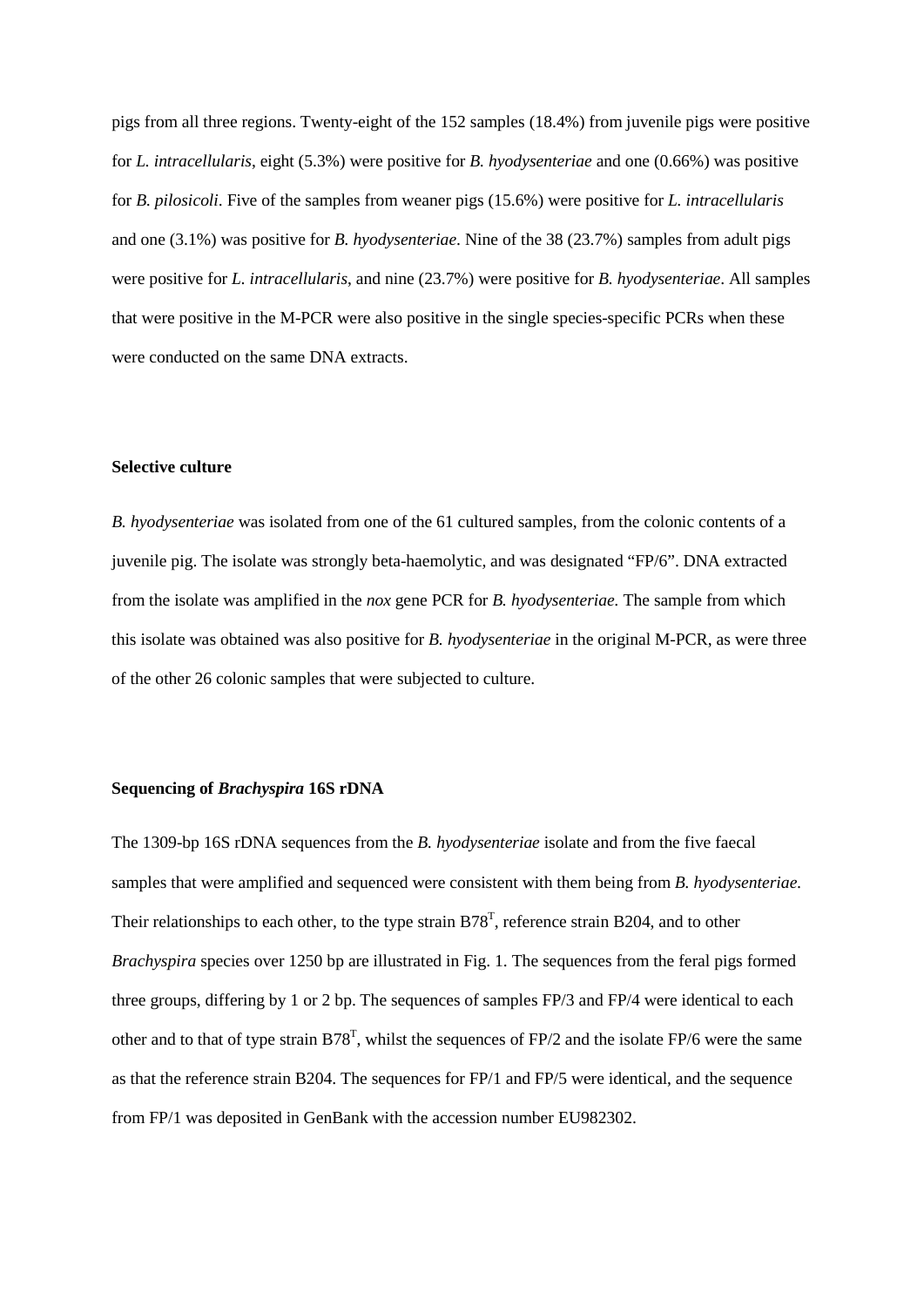#### **Sequencing of** *Lawsonia* **PCR products**

The six *L. intracellularis* PCR productions all had the same sequence over 655 bp, and this was identical to that of the type strain, NCTC  $12656^T$  (U30147).

## **Discussion**

In this study evidence was obtained that feral pigs in three locations in Western Australia were colonized with the swine pathogens *L. intracellularis* and *B. hyodysenteriae. B. pilosicoli* was detected in a single pig*.* These pathogens did not seem to be affecting the health of the animals, and none had obvious diarrhoea. The use of the DNA extraction kit and the M-PCR in this study was convenient for detecting the pathogens, and its high sensitivity may have contributed to the results achieved. La et al. (2006) reported that this M-PCR had detection limits of  $10^2$ – $10^3$  cells per gram of faeces for the three bacteria species. Using a similar M-PCR, Nathues et al. (2007) reported detection limits of 10<sup>4</sup>, 10<sup>2</sup> and 10<sup>3</sup> cells per gram of faeces for *B. hyodysenteriae*, *B. pilosicoli* and *L. intracellularis*, respectively.

The findings in relation to *L. intracellularis* were consistent with the results of previous studies in feral pigs in the Czeck Republic, where 30% of ileal samples were PCR positive for *L. intracellularis* ( Tomanová et al., 2002 and Dezorzova-Tomanová et al., 2006). Rates of carriage with *L. intracellularis* in the current study were similar in the three age groups sampled (15.5–23.7%). This general concordance in results from different countries helps to support the validity of the methodology used in the current study. Furthermore, sequencing of the PCR products confirmed that these came from *L. intracellularis.* In contrast to these results, *L. intracellularis* was not found in 48 samples from feral pigs in Sweden, although in that study most of the PCR reactions were inhibited ( Jacobson et al., 2005). The source of the infection in the feral pigs in the current study was not clear, although various wildlife species may carry *L. intracellularis* ( Tomanová et al., 2003 and McGurrin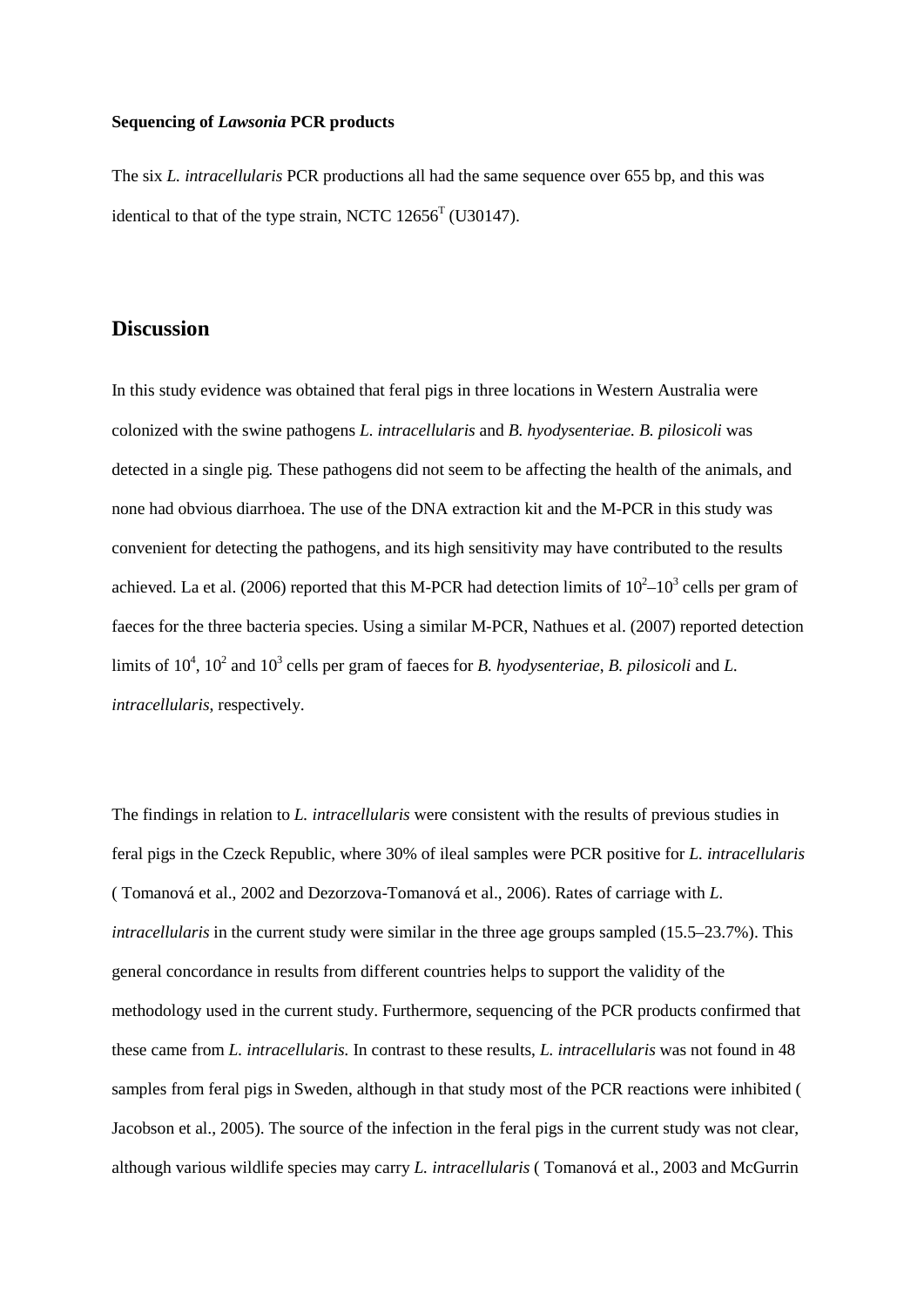et al., 2007). Presumably cross-species transmissions and/or exposure to similar environment reservoirs of these bacteria may help to account for their presence in the feral pigs.

Of the 222 animals sampled only one juvenile pig was PCR positive for *B. pilosicoli*. This spirochaete is known to infect a variety of species of animals and birds, and to be present in water supplies frequented by water-birds ( Oxberry et al., 1998). Hence it was not surprising to find that a feral pig had become exposed and colonized, and indeed it had been anticipated that more positive animals might be found. A possible explanation for the infrequent detection of *B. pilosicoli* is that the diets of feral pigs may generate intestinal environments that are not conducive to colonization by this spirochaete species. A similar explanation has been made in a study of native village pigs (*Sus scrofa papuensis*) in Papua New Guinea, which largely survive by foraging. Faeces from these animals were all negative for *B. pilosicoli*, whilst the spirochaete was commonly found in the faeces of humans and dogs living in the same environment in the same villages ( Trott et al., 1997)*.*

The most novel finding from the study was the fact that pigs from all three study-locations showed evidence of colonization with *B. hyodysenteriae.* This is the first report of *B. hyodysenteriae* being identified in feral pigs, and moreover the rates of colonization were surprisingly high, particularly in adult pigs (23.7%). In an attempt to help confirm the validity of the PCR results, the final 61 samples were also subjected to selective culture to try to obtain a *B. hyodysenteriae* isolate. Furthermore, the last 27 samples tested were colonic contents rather than rectal faeces, again in an attempt to enhance the likelihood of being able to obtain isolates of *B. hyodysenteriae.* Fortunately this strategy was successful, and a single strongly haemolytic isolate that was typical of *B. hyodysenteriae* was obtained from one of four PCR positive colonic samples. The validity of the original M-PCR results were further confirmed by the concordant results of a single species-specific PCR used on the positive samples, and by the results of sequence analysis of *Brachyspira* 16S rDNA that was amplified from a small subset of positive samples.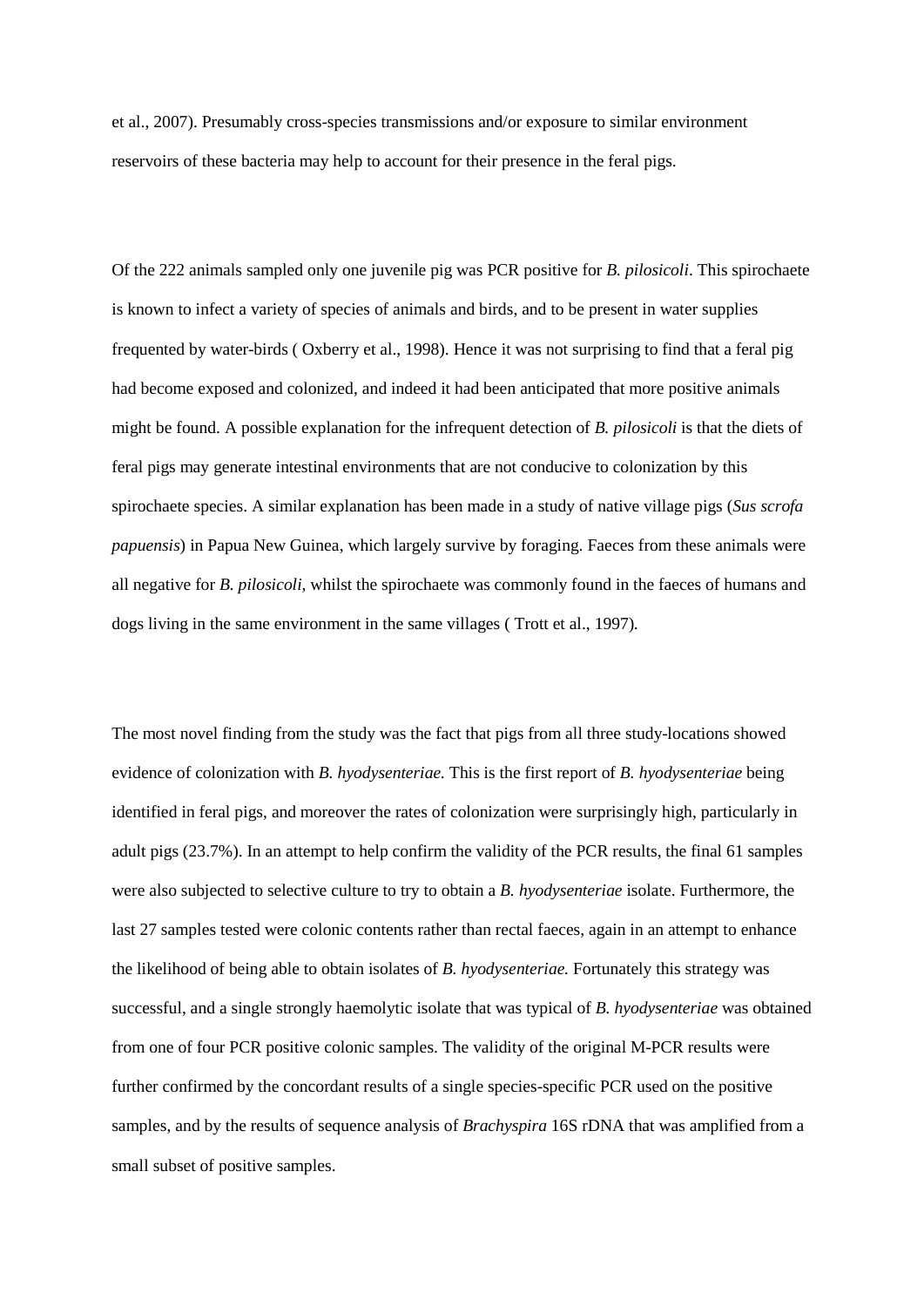The minor differences  $(1-2$  bp) in the 16S rDNA sequence that were found between the six samples that were tested suggested the presence of at least three different strains of *B. hyodysenteriae* amongst these animals*.* In future work it would be useful to culture colonic samples from additional feral pigs to obtain a larger set of *B. hyodysenteriae* isolates that could be investigated using other more discriminatory strain typing methods. In this way these isolates could be compared to isolates recovered from commercial pigs located within the same geographical area, and perhaps provide evidence for transmission of the spirochaetes between feral and commercial pigs.

The source of the *B. hyodysenteriae* isolates found in the feral pigs was not identified. Besides pigs, *B. hyodysenteriae* has been found in rats and mice living on infected piggeries ( Joens and Kinyon, 1982 and Hampson et al., 1991), and in captive rheas ( Jensen et al., 1996) and commercial laying chickens ( Feberwee et al., 2008). The only wildlife species so far that has been identified as being naturally colonized with *B. hyodysenteriae* are feral mallards, and to date this has only been demonstrated in Scandinavia ( Jansson et al., 2004). It is possible that the feral pigs may have come into contact with water sources contaminated with faeces from feral mallards that were carrying the spirochaete, or there may be other animal or environmental reservoirs of this pathogen. Alternatively, and perhaps more likely, these feral pigs may have been infected following contact with other pigs that were carrying the spirochaete. It is known that populations of feral pig in these areas have been supplemented through illegal translocations or release of pigs by recreational hunters ( Spencer and Hampton, 2005). These released animals are quite likely to have originated from commercial or domestic sources, where they may have been exposed to various pathogens. In addition, the feral pigs could have had intermittent contact with pigs in commercial piggeries within their territories, particularly those in outdoor piggeries where access is easier.

Based on our findings it is likely that *B. hyodysenteriae* may be present in feral pigs in other locations and countries, and further studies are required to determine the extent of this potential problem. The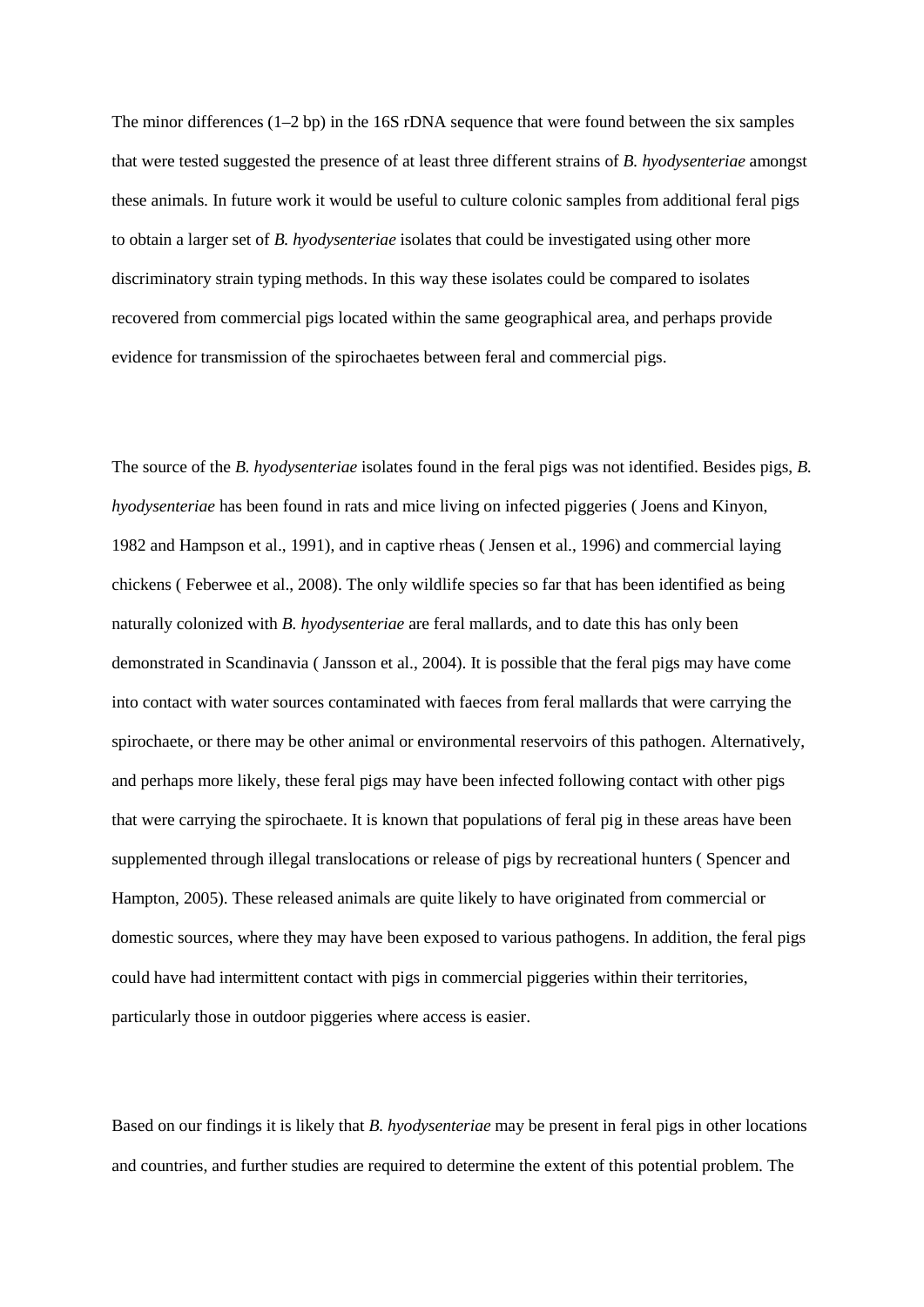findings also emphasize the need to enforce biosecurity measures to prevent feral pigs from entering commercial piggeries.

## **Acknowledgements**

The authors thank the Australian Cooperative Research Centre for an Internationally Competitive Pork Industry (the Pork CRC), the Australian Research Council, the Western Australian Department of Environment and Conservation and the Western Australian Water Corporation for their financial support.

## **References**

- Baums, C.G., Verkühlen, G.J., Rehm, T., Silva, L.M., Beyerbach, M., Pohlmeyer, K., Valentin-Weigand, P., 2007. Prevalence of *Streptococcus suis* genotypes in wild boars of Northwestern Germany. Appl. Environ. Microbiol. 73, 711–717.
- Choquenot, D., McIlroy, J., Korn, T., 1996. Managing Vertebrate Pests: Feral Pigs. Bureau of Resource Sciences, Australian Government Publishing Services, Canberra.
- Dezorzova-Tomanová, K., Smola, J., Trcka, I., Lamka, J., Pavlik, I., 2006. Detection of *Lawsonia intracellularis* in wild boar and fallow deer bred in one game enclosure in the Czech Republic. J. Vet. Med. B 53, 42–44.
- Feberwee, A., Hampson, D.J., Phillips, N.D., La, T., van der Heijden, H.M., Wellenberg, G.J., Dwars, R.M., Landman, W.J., 2008. Identification of *Brachyspira hyodysenteriae* and other pathogenic *Brachyspira* species in chickens from laying flocks with diarrhea or reduced production or both. J. Clin. Microbiol. 46, 593–600.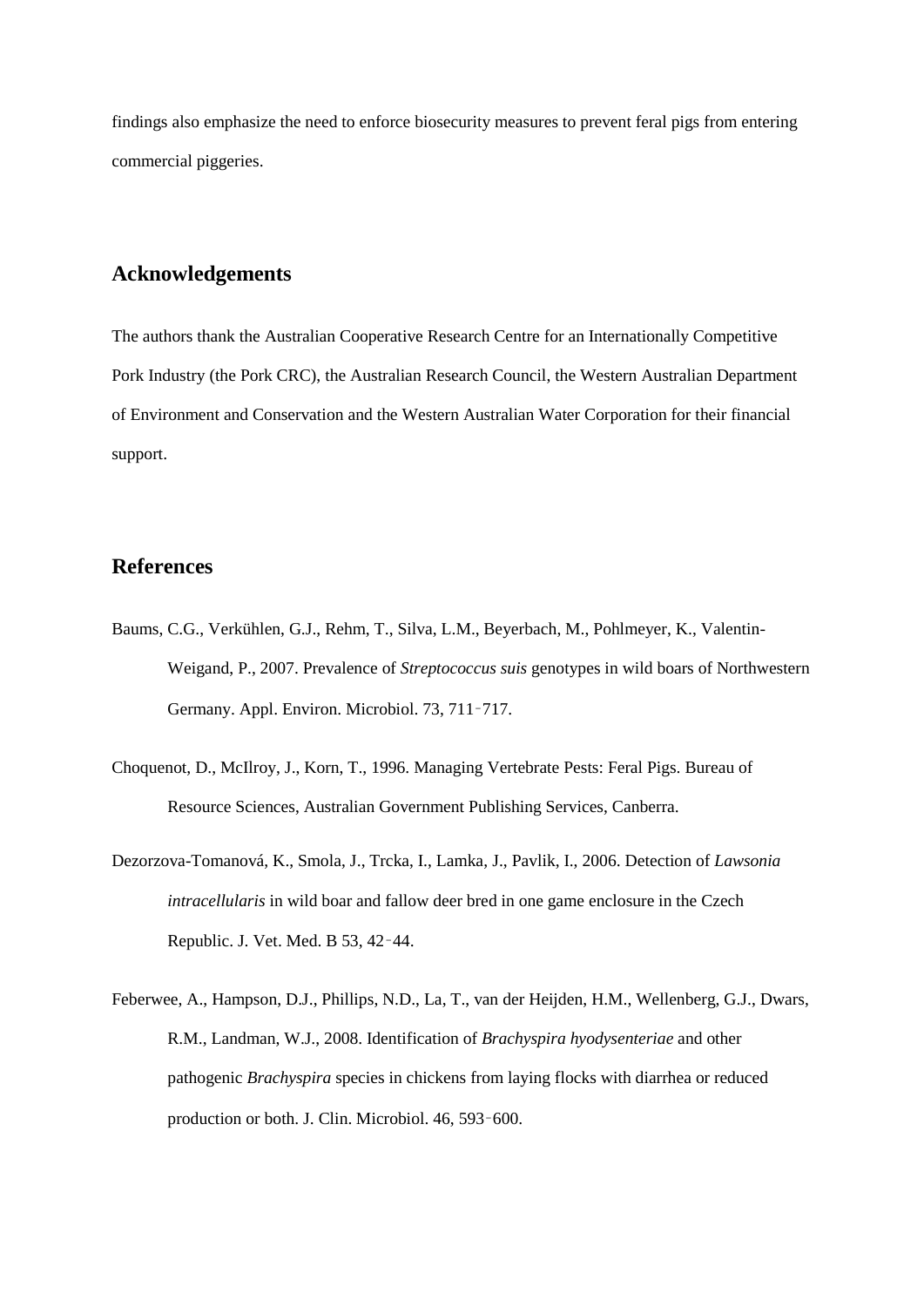- Gresham, C.S., Gresham, C.A., Duffy, M.J., Faulkner, C.T., Patton, S., 2002. Increased prevalence of *Brucella suis* and pseudorabies virus antibodies in adults of an isolated feral swine population in coastal South Carolina. J. Wildl. Dis. 38, 653–656.
- Hampson, D.J., Duhamel, G.E., 2006. Porcine colonic spirochetosis/intestinal spirochetosis. In: Straw, B.E., Zimmerman, J.J., D'Allaire, S., Taylor, D.J. (Eds.), Diseases of Swine. Blackwell Publishing, Oxford, UK, (Chapter 46), pp. 755–768.
- Hampson, D.J., Combs, B.G., Harders, S.J., Connaughton, I.D., Fahy, V.A., 1991. Isolation of *Treponema hyodysenteriae* from a wild rat living on a piggery. Aust. Vet. J. 68, 308.
- Hampson, D.J., Fellström, C., Thomson, J.R., 2006. Swine dysentery. In: Straw, B.E., Zimmerman, J.J., D'Allaire, S., Taylor, D.J. (Eds.), Diseases of Swine. Blackwell Publishing, Oxford, UK, (Chapter 48), pp. 785–805.
- Hampton, J., Pluske, J.R., Spencer, P.B.S., 2004. A preliminary genetic study of social biology of feral pigs in south-western Australia and the implications for management. Wildl. Res. 31, 375–381.
- Jacobson, M., Gerth Löfstedt, M., Holmgren, N., Lundeheim, N., Fellström, C., 2005. The prevalences of *Brachyspira* sp. and *Lawsonia intracellularis* in Swedish piglet producing herds and wild boar population. J. Vet. Med. B 52, 386–391.
- Jansson, D.S., Johansson, K.E., Olofsson, T., Råsbäck, T., Vågsholm, I., Pettersson, B., Gunnarsson, A., Fellström, C., 2004. *Brachyspira hyodysenteriae* and other strongly beta-haemolytic and indole-positive spirochaetes isolated from mallards (*Anas platyrhynchos*). J. Med.Microbiol. 53, 293–300.
- Jay, M.T., Cooley, M., Carychao, D., Wiscomb, G.W., Sweitzer, R.A., Crawford-Miksza, L., Farrar, J.A., Lau, D.K., O'Connell, J., Millington, A., Asmundson, R.V., Atwill, E.R., Mandrell,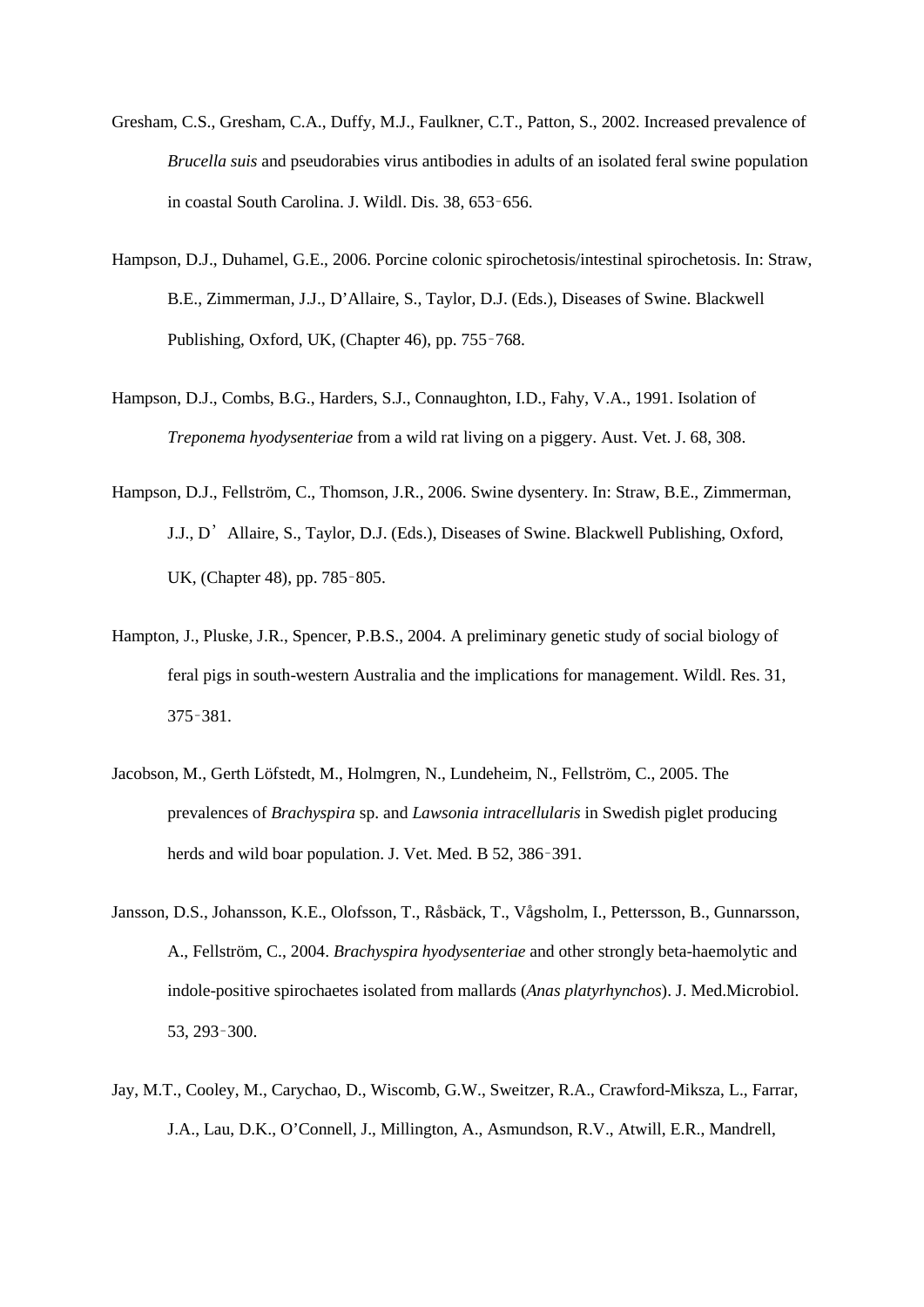R.E., 2007. *Escherichia coli* O157:H7 in feral swine near spinach fields and cattle, central California coast. Emerg. Infect. Dis. 13, 1908–1911.

- Jenkinson, S.R., Wingar, C.R., 1981. Selective medium for the isolation of *Treponema hyodysenteriae*. Vet. Rec. 109, 384–385.
- Jensen, N.S., Stanton, T.B., Swayne, D.E., 1996. Identification of the swine pathogen *Serpulina hyodysenteriae* in rheas (*Rhea americana*). Vet. Microbiol. 52, 259–269.
- Joens, L.A., Kinyon, J.M., 1982. Isolation of Treponema hyodysenteriae from wild rodents. J. Clin. Microbiol. 15, 994–997.
- La, T., Phillips, N.D., Hampson, D.J., 2003. Development of a duplex PCR assay for detection of *Brachyspira hyodysenteriae* and *Brachyspira pilosicoli* in pig feces. J. Clin. Microbiol. 41, 3372–3375.
- La, T., Collins, A.M., Phillips, N.D., Oksa, A., Hampson, D.J., 2006. Development of a multiplex-PCR for rapid detection of the enteric pathogens *Lawsonia intracellularis, Brachyspira hyodysenteriae*, and *Brachyspira pilosicoli* in porcine faeces. Lett. Appl. Microbiol. 42, 284– 288.
- McOrist, S., Gebhart, C.J., 2006. Proliferative enteropathies. In: Straw, B.E., Zimmerman, J.J., D'Allaire, S., Taylor, D.J. (Eds.), Diseases of Swine. Blackwell Publishing, Oxford, UK, (Chapter 44), pp. 727–738.
- McGurrin, M.K., Vengust, M., Arroyo, L.G., Baird, J.D., 2007. An outbreak *of Lawsonia intracellularis* infection in a standardbred herd in Ontario. Can. Vet. J. 48, 927–930.
- Nathues, H., Oliveira, C.J., Wurm,M., Grosse Beilage, E., Givisiez, P.E., 2007. Simultaneous detection of *Brachyspira hyodysenteriae, Brachyspira pilosicoli* and *Lawsonia intracellularis* in porcine faeces and tissue samples by multiplex-PCR. J. Vet. Med. A 54, 532–538.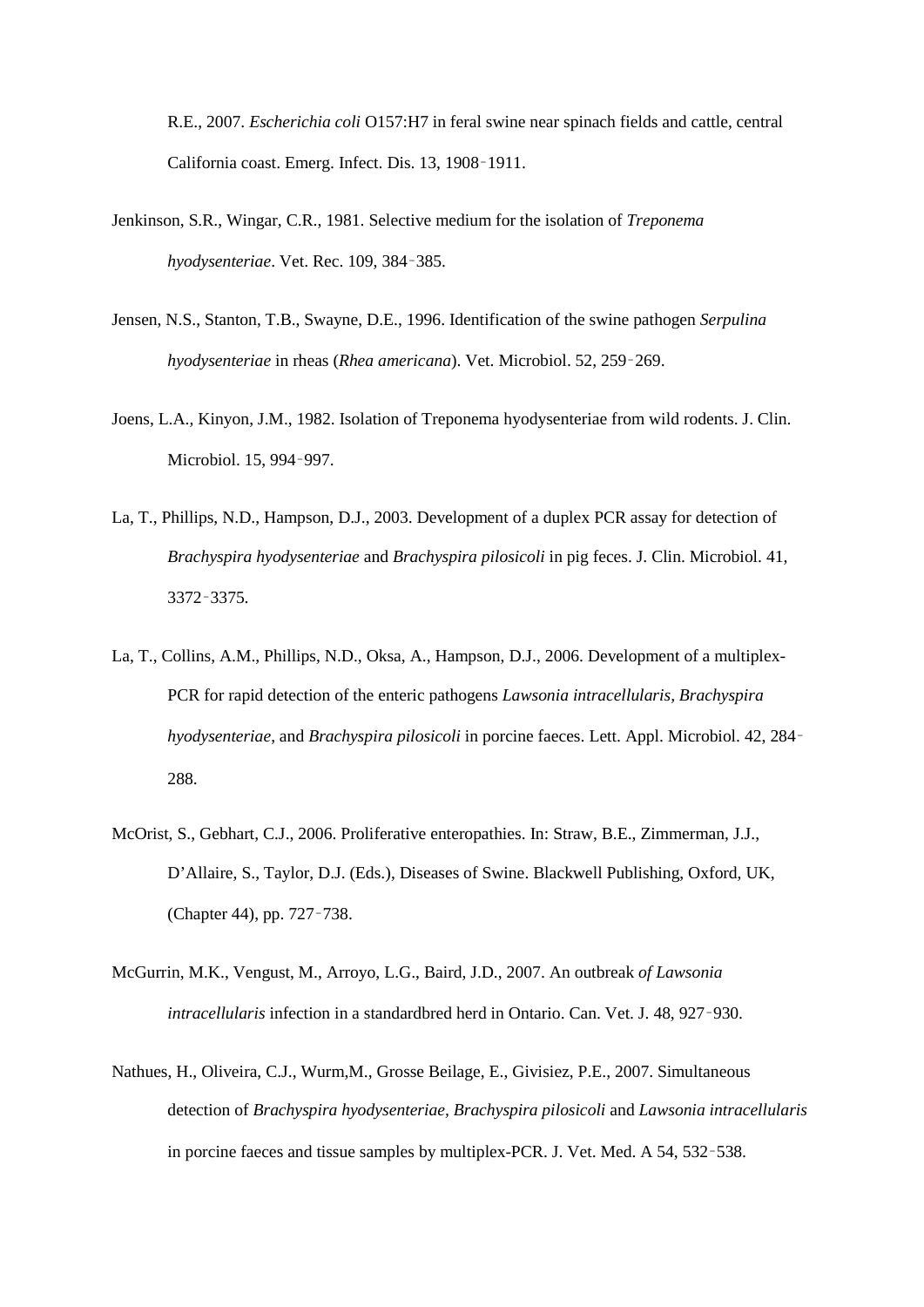- Oxberry, S.L., Trott, D.J., Hampson, D.J., 1998. *Serpulina pilosicoli*, waterbirds and water: potential sources of infection for humans and other animals. Epidemiol. Infect. 121, 219–225.
- Phillips, N.D., La, T., Hampson, D.J., 2005. A cross-sectional study to investigate the occurrence and distribution of intestinal spirochaetes (*Brachyspira* sp.) in three flocks of laying hens. Vet. Microbiol. 105, 189–198.
- Spencer, P.B.S., Hampton, J.O., 2005. Illegal translocations and genetic structure of feral pigs in Western Australia. J. Wildl. Manage. 69, 377–384.
- Tamura, K., Dudley, J., Nei, M., Kumar, S., 2007. MEGA4: Molecular evolutionary genetics analysis (MEGA) software version 4.0. Mol. Biol. Evol. 10, 1596–1599.
- Thompson, J.D., Gibson, T.J., Plewniak, F., Jeanmougin, F., Higgins, D.G., 1997. The ClustalX windows interface: flexible strategies for multiple sequence alignment aided by quality analysis tools. Nucleic Acids Res. 25, 4876–4882.
- Tomanová, K., Barták, P., Smola, J., 2002. Detection of *Lawsonia intracellularis* in wild pigs in the Czech Republic. Vet. Rec. 151, 765–767.
- Tomanová, K., Literák, I., Klimes, J., Pavlacík, L., Mrlík, V., Smola, J., 2003. *Lawsonia intracellularis* in wild mammals in the Slovak Carpathians. J. Wildl. Dis. 39, 407–411.
- Trott, D.J., Combs, B.G., Oxberry, S.L., Mikosza, A.S.J., Robertson, I.D., Passey, M., Taime, J., Sehuko, R., Hampson, D.J., 1997. The prevalence of *Serpulina pilosicoli* in humans and domestic animals in the Eastern highlands of Papua New Guinea. Epidemiol. Infect. 119, 369–379.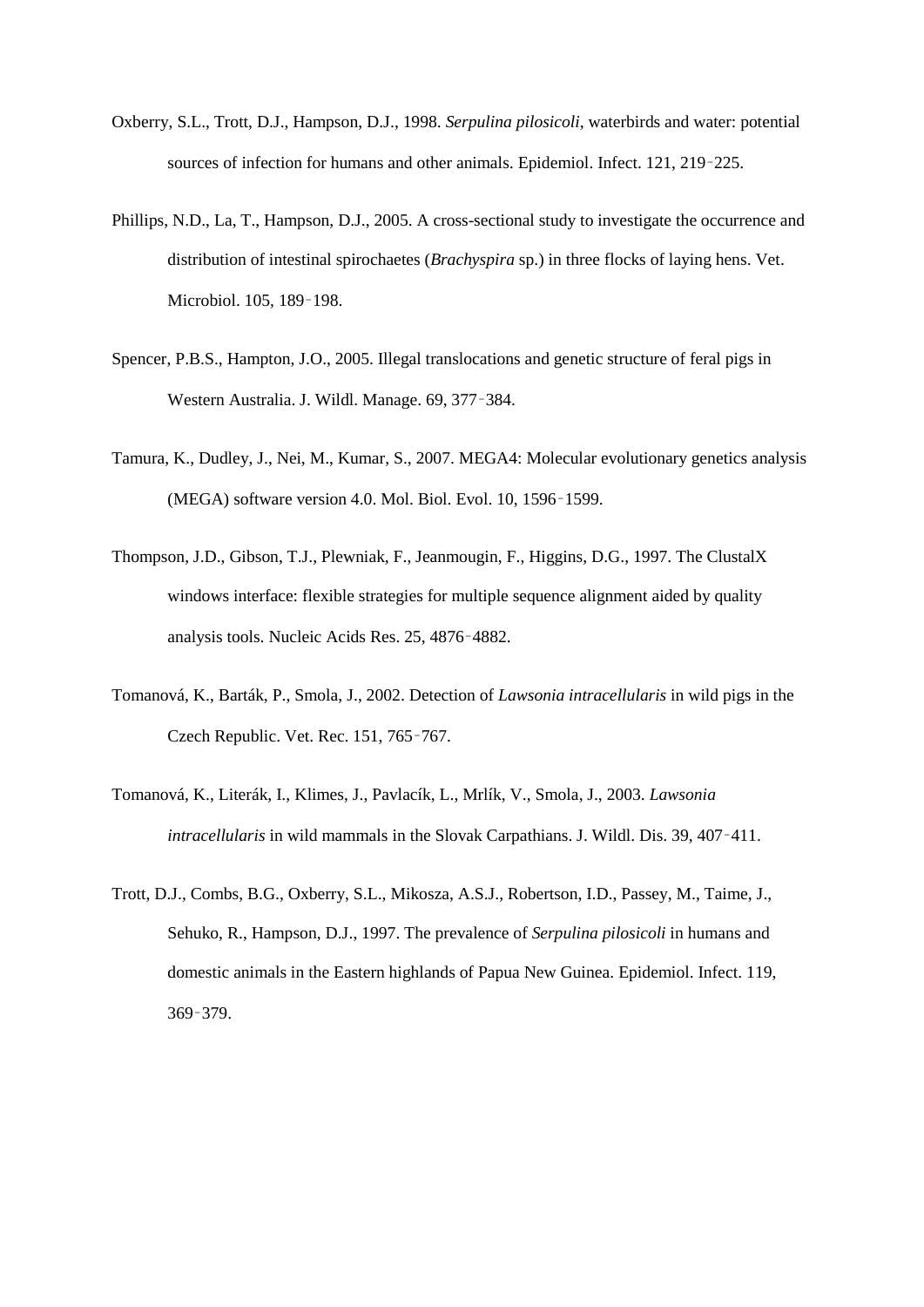| Sampling area            | Age group                                             | Number                          | Number M-PCR positive for |                            |                        |
|--------------------------|-------------------------------------------------------|---------------------------------|---------------------------|----------------------------|------------------------|
|                          |                                                       |                                 | Lawsonia intracellularis  | Brachyspira hyodysenteriae | Brachyspira pilosicoli |
|                          |                                                       | 13                              |                           |                            |                        |
|                          | Weaner<br>Juvenile <sup>b</sup><br>Adult <sup>c</sup> | 54                              |                           |                            |                        |
|                          |                                                       | 15                              |                           |                            |                        |
| $\overline{\mathcal{C}}$ |                                                       | $\frac{1}{1}$<br>$\overline{1}$ |                           |                            |                        |
|                          | Weaner<br>Juvenile<br>Adult                           | 77                              |                           |                            |                        |
|                          |                                                       | 13                              |                           |                            |                        |
| ᠬ                        |                                                       |                                 |                           |                            |                        |
|                          | Weaner<br>Juvenile <sup>c</sup><br>Adult              | 21                              |                           |                            |                        |
|                          |                                                       | $\overline{10}$                 |                           |                            |                        |
|                          | <b>Total</b>                                          | 222                             | 42                        | 18                         |                        |
|                          |                                                       |                                 |                           |                            |                        |

Table 1. Multiplex PCR results for the three age groups of feral pigs in the three sampling areas

<sup>a</sup> Weaners <10 weeks of age; juvenile >10 weeks, <1 year; adult >1 year.

<sup>b</sup> Two samples positive for *L. intracellularis* and *B. hyodysenteriae*.

c One sample positive for *L. intracellularis* and *B. hyodysenteriae*.